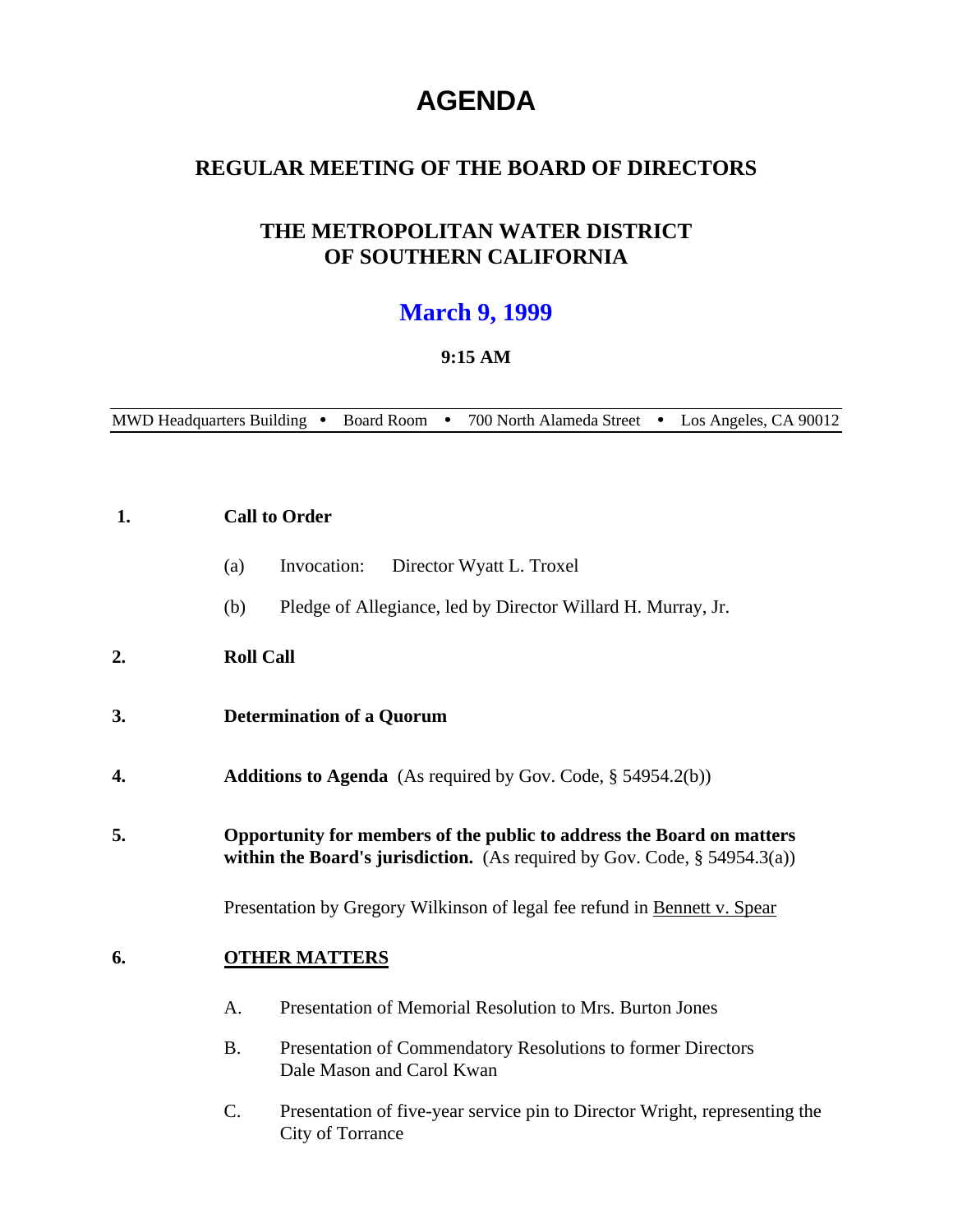D. Approval of the Minutes of the Meeting held November 10, 1998. (A copy has been mailed to each Director)

Any additions, corrections, or omissions

- E. Induction of new Directors:
	- (a) Receive credentials
	- (b) Report on credentials by General Counsel
	- (c) File credentials
	- (d) Administer Oath of Office
	- (e) File Oath
- F. Committee appointments. (Exec.)
- G. Authorize Commendatory Resolutions for former Directors Patrick Miller and Bill Hill. (Exec.)
- H. Approve technical and editorial changes to the new procedures pertaining to Board and Committee structure. (Exec.)
- I. Chairman's Monthly Activity Report
- J. Report on the Strategic Plan
- K. Report on Colorado River matters, including negotiations to develop a California plan for river operations, settlement of the San Luis Rey water rights dispute, Salton Sea issues, and matters pertaining to the Southwest Center for Biological Diversity v. United States Bureau of Reclamation, U.S. Dist. Court Case No. CIV 97-0786 PHX (EHC). (Exec., WP&R) **[Conference with Real Property Negotiator and Legal Counsel--Existing Litigation; Agency Negotiator: Paul Cunningham; Negotiating Parties: United States Department of the Interior, State of California, State of Nevada, State of Arizona, Palo Verde Irrigation District, Imperial Irrigation District, Coachella Valley Water District, Los Angeles Department of Water and Power, San Diego County Water Authority, Colorado River Indian Tribes Coalition, San Luis Rey Settlement Parties; Property: Water Rights, Colorado River Allocations; Under Negotiation: Price and Terms; to be heard in closed session pursuant to Gov. Code §§ 54956.8 and 54956.9(a)]**
- L. General Manager's oral summary of District activities for the month of February
- M. General Counsel's oral summary of Legal Department activities for the month of February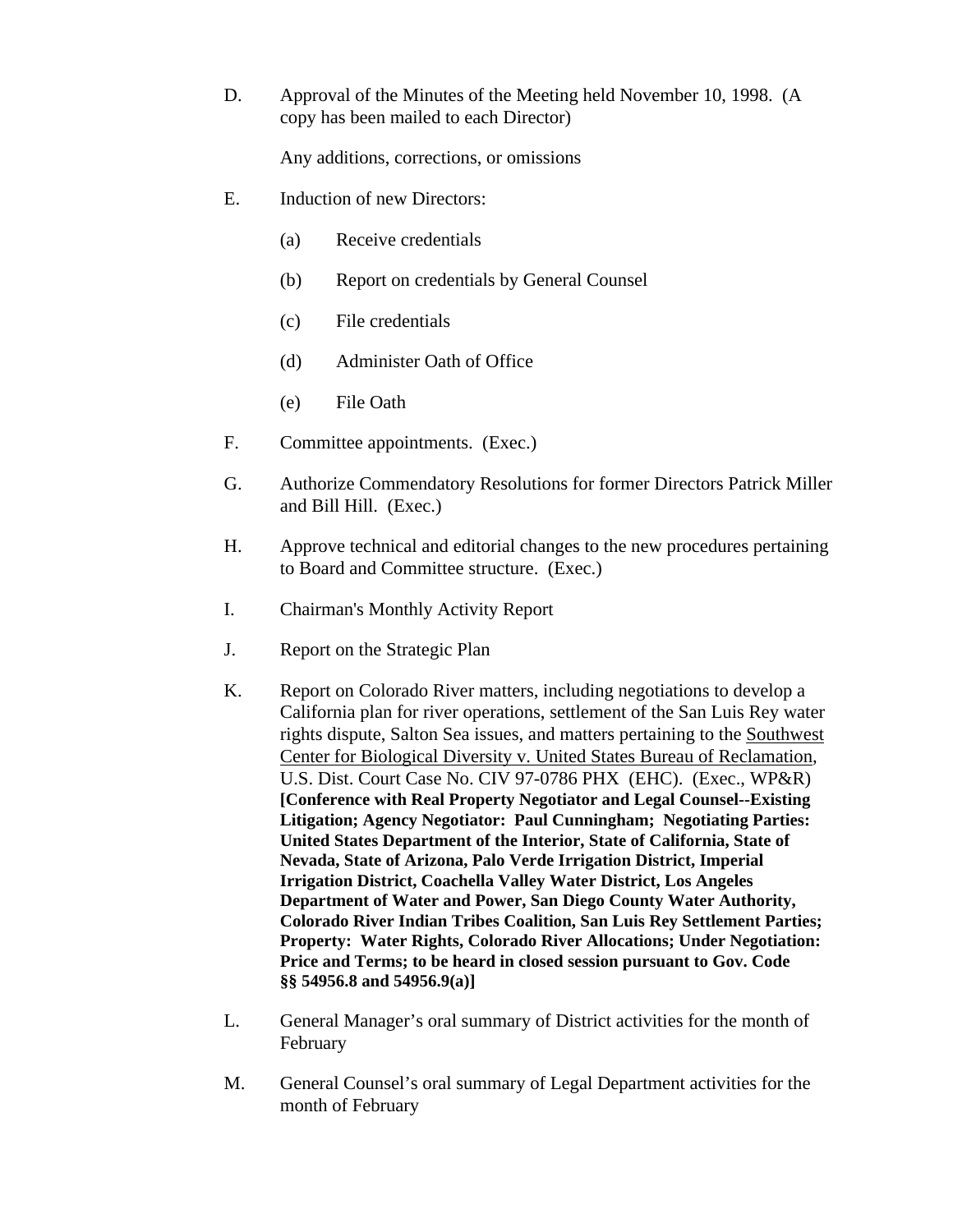## **7. ORAL REPORTS OF STANDING COMMITTEES**

- 7-1 Executive Committee (Phillip J. Pace, Chairman)
- 7-2 Budget and Finance (Larry J. Kosmont, Vice Chairman)
- 7-3 Engineering and Operations (William G. Luddy, Chairman)
- 7-4 Legal and Claims (Langdon W. Owen, Chairman)
- 7-5 Communications and Legislation (Jerry A. King, Chairman)
- 7-6 Water Planning and Resources (Christine M. Frahm, Chairman)

## **8. CONSENT CALENDAR ITEMS (Action)**

8-1 Authorize execution of an agreement with Southern California Edison, not to exceed \$1,500,000, to relocate power poles along the Highland Pipeline alignment of the Inland Feeder Program. (E&O)

## **Recommendation:**

**It is recommended that the General Manager be authorized to execute an agreement with Southern California Edison substantially on terms outlined in this letter, and in form approved by General Counsel in amount not to exceed \$1,500,000 to relocate power poles along the Highland Pipeline alignment of the Inland Feeder Project.**

8-2 Authorize entering into an agreement with the City of Highland for public road improvements in areas impacted by Inland Feeder construction. (E&O)

## **Recommendation:**

**It is recommended that the General Manager be authorized to execute an agreement with the City of Highland substantially on terms outlined in this letter to perform road improvements in areas impacted by construction of the Highland Pipeline segment of the Inland Feeder and in form approved by General Counsel.**

8-3 Authorize entering into an agreement with U.S. Fish and Wildlife Service and National Fish and Wildlife Foundation, not to exceed \$5,500,000, for mitigation of endangered species impacts caused by Inland Feeder Project construction. (E&O) **[To be mailed separately]**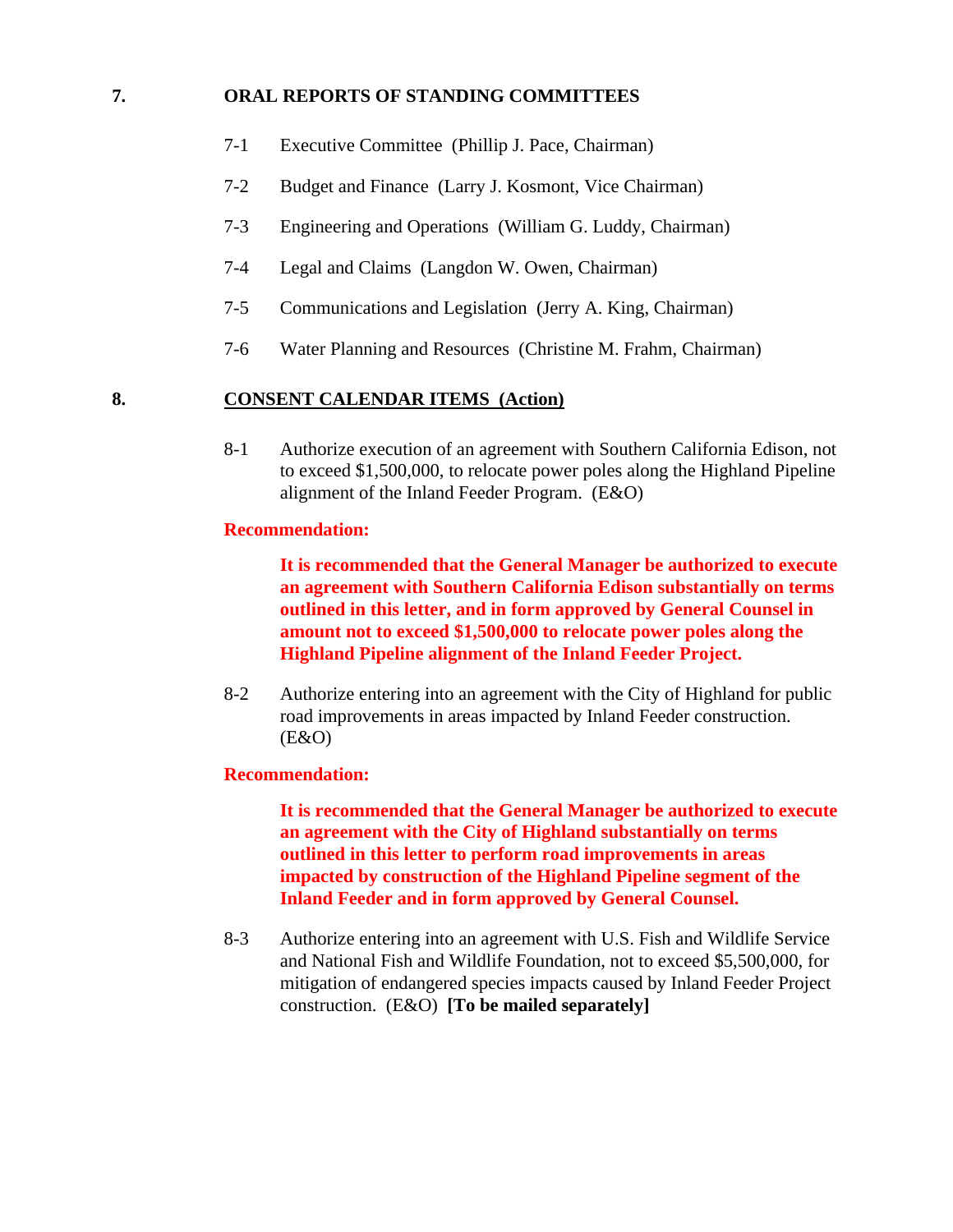8-4 Approve supplemental payment of \$10,000 to KPMG Peat Marwick, LLP, for unexpected extra work during the fiscal 1997-98 audit. (Exec., Audit)

## **Recommendation:**

**It is recommended that the Board of Directors authorize a supplemental payment of \$10,000 to KPMG Peat Marwick, LLP, for unexpected extra work performed by the firm in order to complete Metropolitan's required audit services for the fiscal year ended June 30, 1998.**

8-5 Authorize amendment of agreement with the appraisal firm of Mason  $\&$ Mason to increase payment by \$200,000 for eminent domain litigation to acquire property for the Inland Feeder Project. (Exec.)

## **Recommendation:**

**It is recommended that the Board authorize the General Counsel to amend Agreement No. 12856 with the appraisal firm of Mason & Mason from a maximum payable of \$400,000 to \$600,000, including expenses.**

8-6 Authorize initiation of litigation to oppose the U.S. Fish and Wildlife Service's decision to list the Sacramento splittail as a threatened species, either individually or with others, and to take all actions necessary to protect Metropolitan's interests with respect to the listing. (L&C)

## **Recommendation:**

**It is recommended that the Board authorize the General Counsel to file litigation regarding the United States Fish and Wildlife Service's listing of the Sacramento splittail as a threatened species under the Endangered Species Act, either individually or with others, and to take all actions necessary to protect Metropolitan's interest in the litigation.**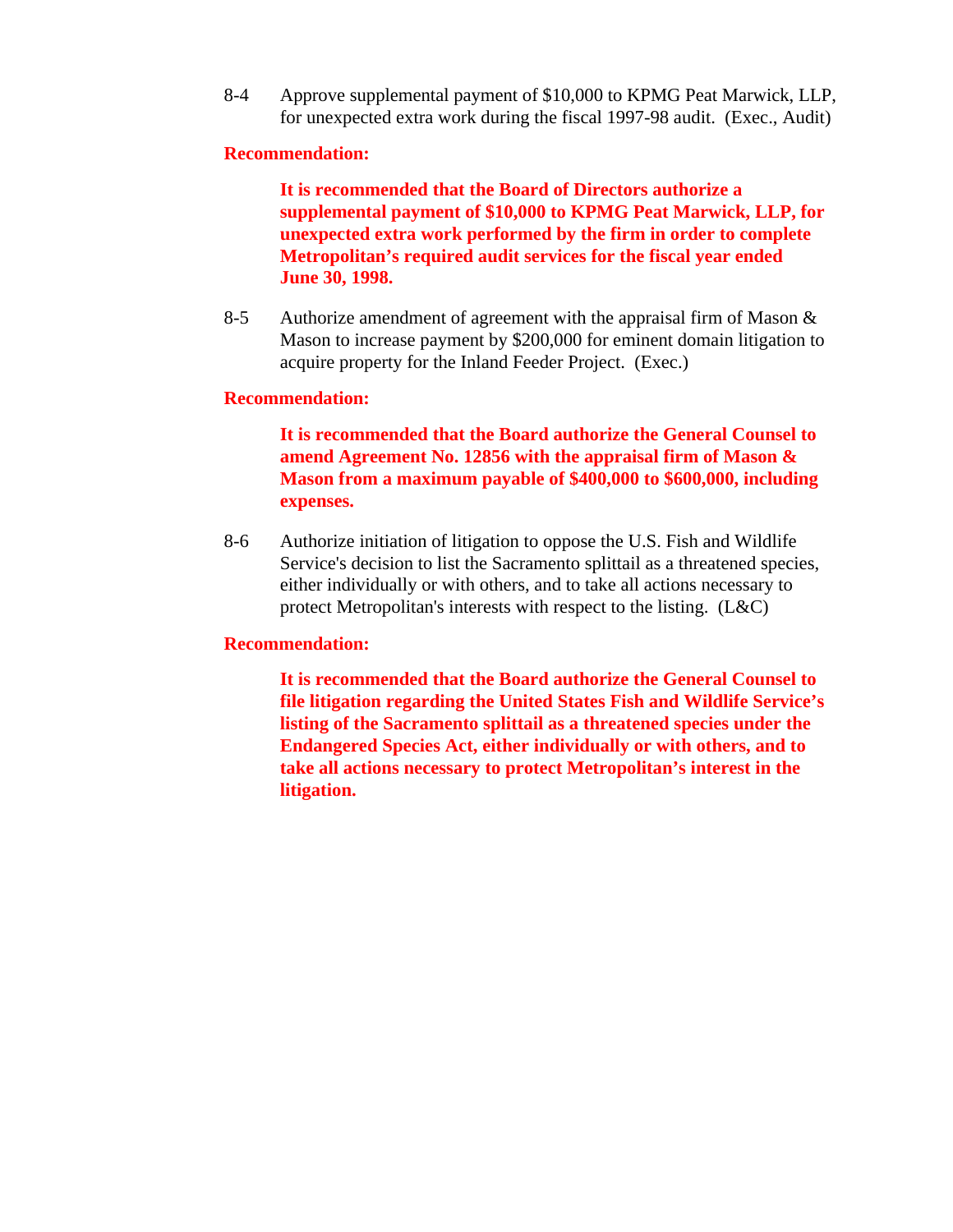8-7 Authorize entering into a Local Resources Program agreement with Central Basin Municipal Water District for the Alamitos Barrier Reclaimed Water Project; and certify review and consideration of the Negative Declaration. (Exec.)

## **Recommendation:**

## **It is recommended that the Board:**

- **1. Authorize the General Manager to execute a Local Resources Program agreement with Central Basin Municipal Water District to implement the Alamitos Barrier Reclaimed Water Project consistent with the major terms and conditions in this letter in form approved by the General Counsel, and**
- **2. Certify that it has reviewed and considered the information provided in the Negative Declaration for the Alamitos Barrier Reclaimed Water Project and adopt the Lead Agency's findings related to the Project.**
- 8-8 Authorize entering into a Local Resources Program agreement with the City of Santa Monica for the Dry Weather Runoff Reclamation Facility; and certify review and consideration of the Negative Declaration. (WP&R)

## **Recommendation:**

## **It is recommended that the Board:**

- **1. Authorize the General Manager to execute a Local Resources Program agreement with the city of Santa Monica to implement the Dry Weather Runoff Reclamation Facility consistent with the major terms and conditions in this letter in form approved by the General Counsel; and**
- **2. Certify that it has reviewed and considered the information provided in the Negative Declaration for the Dry Weather Runoff Reclamation Facility and adopt the Lead Agency's findings related to the Project.**
- 8-9 Authorize increase of \$700 to a total of \$3,500 in membership dues payable to the Valley Industry and Commerce Association. (Exec.)

## **Recommendation:**

**It is recommended that the Board approve a dues increase of \$700 for membership in the VICA.**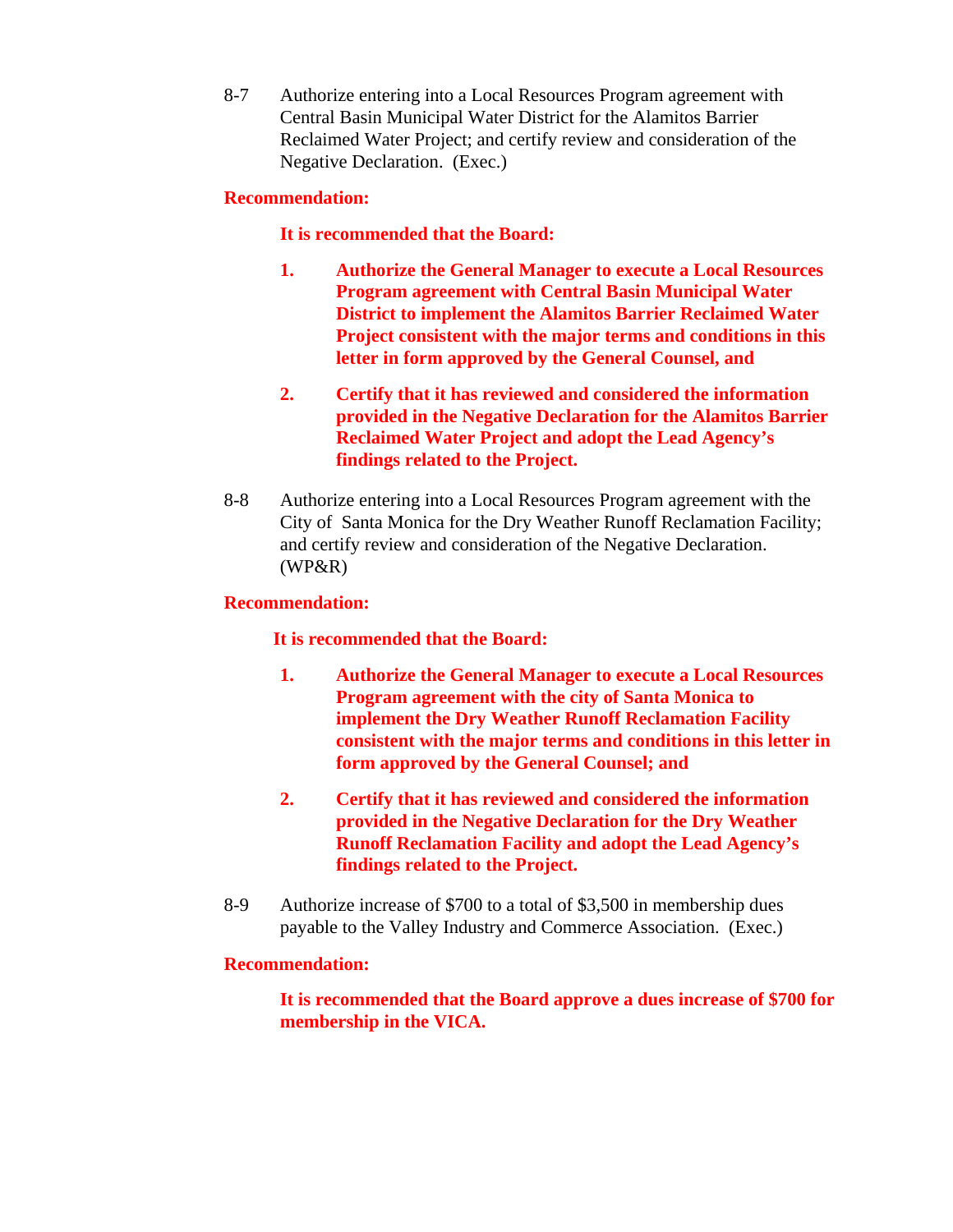8-10 Authorize membership in the Western Urban Water Coalition. (Exec.)

## **Recommendation:**

**It is recommended that the General Manager be authorized to continue membership in the Western Urban Water Coalition. Basic 1999 dues are \$15,000. An additional amount of up to \$13,000 is also requested as a special assessment for Endangered Species Act activities.**

8-11 Express support for language developed for Metropolitan-sponsored legislation on perchlorate contamination consistent with Board-adopted legislative policy principles. (C&L)

## **Recommendation:**

**It is recommended that the Board support language developed for Metropolitan-sponsored legislation on perchlorate contamination consistent with Board-adopted legislative policy principles.**

8-12 Express support for language developed for Metropolitan-sponsored legislation on brackish water desalination consistent with Board-adopted legislative policy principles. (WP&R)

#### **Recommendation:**

#### **It is recommended that the Board:**

- **1. Support language developed for MWD-sponsored state legislation on brackish water desalination consistent with Board-adopted legislative policy principles; and**
- **2. Authorize Metropolitan's Washington, D.C. Legislative Office to pursue federal funds "earmarked" for brackish water desalination research.**
- 8-13 Express support for legislation and other mechanisms that will eliminate MTBE in gasoline as soon as possible. (C&L)

#### **Recommendation:**

**It is recommended that the board adopt the following policy principle:**

**Support legislation and other mechanisms that will eliminate methyl tertiary butyl ether (MTBE) in gasoline as soon as possible.**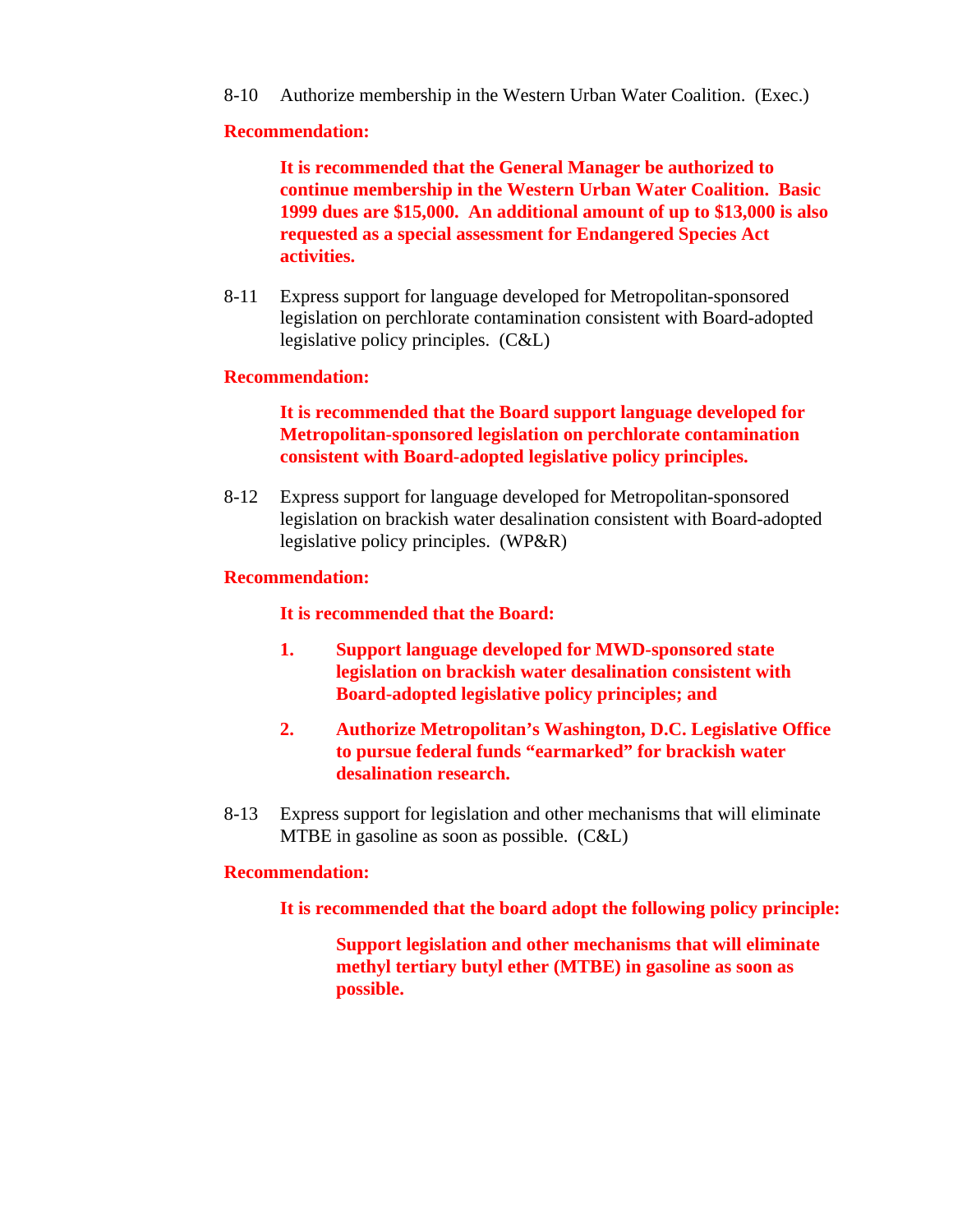8-14 Authorize amendment of agreement with Ellison and Schneider to increase maximum amount payable by \$350,000 for Colorado River and related issues. (Exec., L&C)

#### **Recommendation:**

**It is recommended that the General Counsel be authorized to amend Agreement No 15366 with the law firm of Ellison & Schneider to increase the total amount payable to an additional \$350,000 under the agreement.**

## **(END OF CONSENT CALENDAR)**

## **9. OTHER BOARD ITEMS (Action)**

9-1 Adopt (1) recommended water rates and charges for fiscal year 1999-00 to become effective January 1, 2000; and (2) resolutions to impose charges. (B&F)

#### **Recommendation:**

**It is recommended that the Board:**

**1. Adopt the following water rates and charges for Fiscal Year 1999-00 to become effective January 1, 2000, as required by Administrative Code Section 4304:**

month

#### **Effective January 1, 2000**

| <b>Class of Service</b>               | <b>Rate or Charge</b>                                                                                                    |  |
|---------------------------------------|--------------------------------------------------------------------------------------------------------------------------|--|
| Full Service—Untreated                | $$349$ per AF <sup>*</sup>                                                                                               |  |
| Full Service-Treated                  | \$431 per AF                                                                                                             |  |
| Agricultural—Untreated                | \$236 per AF                                                                                                             |  |
| Agricultural—Treated                  | \$294 per AF                                                                                                             |  |
| Seasonal Storage, Long-Term-Untreated | \$233 per AF                                                                                                             |  |
| Seasonal Storage, Long-Term—Treated   | \$290 per AF                                                                                                             |  |
| Seasonal Storage, Shift-Untreated     | \$266 per AF                                                                                                             |  |
| Seasonal Storage, Shift-Treated       | \$323 per AF                                                                                                             |  |
| Reclaimed                             | $$113$ per AF                                                                                                            |  |
| <b>Connection Maintenance Charge</b>  | \$50 per cubic feet per second of capacity<br>per month, not to exceed a maximum<br>charge per connection of \$5,000 per |  |

**\* AF = acre-foot**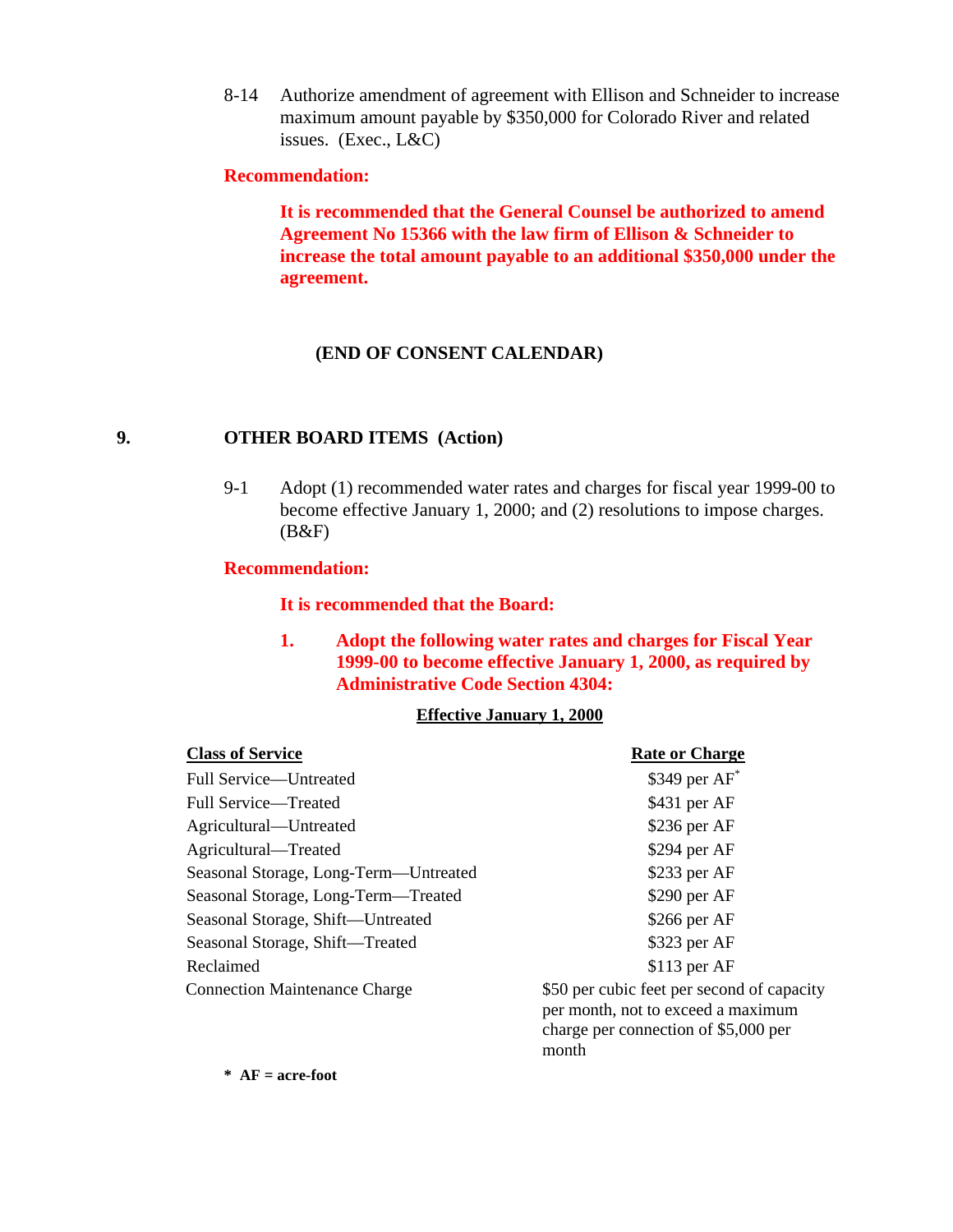- **2. Approve the following resolutions:**
	- **a. Resolution to fix and adopt the Readiness-to-Serve (RTS) charge for Fiscal Year 1999-00 in the form shown as Exhibit B to this letter.**
	- **b. Resolution of intention to impose a new demand charge (NDC) at the current level and suspend collection of the charge for Fiscal Year 1999-00, in the form shown as Exhibit C to this letter.**
- **3. Find that the setting of rates and charges recommended in this letter is exempt from the California Environmental Quality Act (CEQA) by Public Resources Code Section 21080(b)(8) since it is for the purposes of: (a) meeting operating expenses, (b) purchasing or leasing supplies, equipment or materials, (c) meeting financial reserve needs and requirements, and (d) obtaining funds for capital projects necessary to maintain service within existing service areas; and, additionally, it is exempt from CEQA under State CEQA Guidelines 15378 (b)(5) since it constitutes the creation of government funding mechanisms which does not involve commitment to any specific project which may result in a potentially significant physical impact on the environment or which will be used to fund projects which have CEQA documentation or which will have CEQA documentation in place prior to construction of any facility or facilities.**
- 9-2 Adopt Long Range Finance Plan--1999 Update. (B&F)

## **Recommendation:**

**Based on the discussions and analysis presented in the 1999 Update of the Long Range Finance Plan, the following recommendations are presented for Board consideration and action:**

- **1. That the Board replace the current working capital policy with a minimum/maximum reserve policy for revenue shortfalls:**
	- **a) The minimum level would be set at the percent of projected fixed costs to be recovered by water sales revenues for the following 18 months (approximately 17.5 percent).**
	- **b) The maximum level would be set at the percent of projected fixed costs to be recovered by water sales revenues for the minimum reserve level period and the following two years (approximately 17.5 percent).**
	- **c) The minimum reserve will be held in the Revenue Remainder Fund.**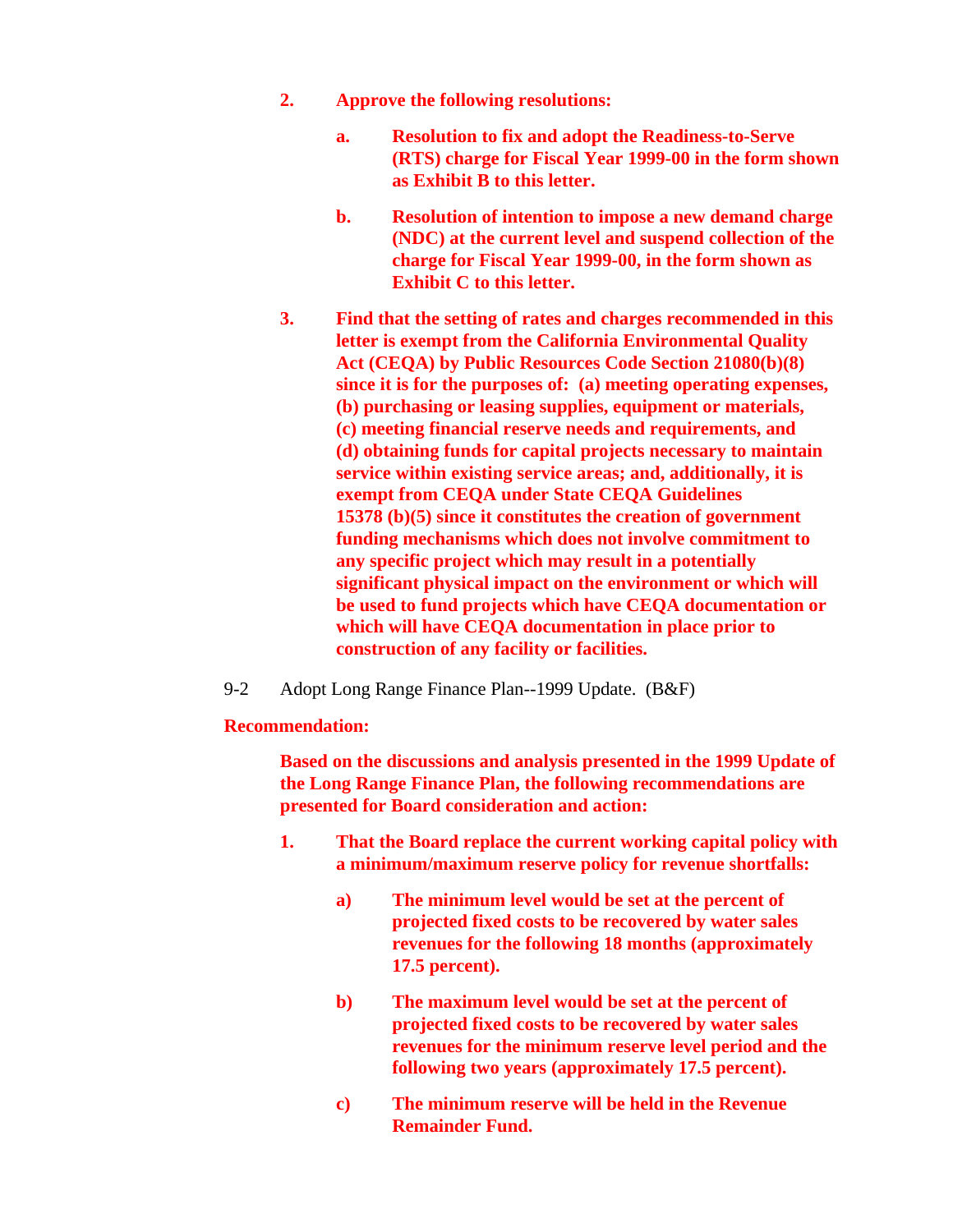- **d) Reserves up to the maximum level, above the minimum, will be held in the Water Rate Stabilization Fund.**
- **e) Subject to annual Board approval any remainder above the maximum reserve level would be used in lieu of additional debt or to buy down existing debt as required to maintain Metropolitan's fixed charge coverage ratio at or above the level of 1.2 times. To the extent that this target is projected to be achieved, reserves above the maximum level would then be available for any lawful purpose.**
- **2. That the Board establish a new Pay-As-You-Go (PAYG) policy based on quantitative analysis designed to optimize existing financial constraints. Staff would analyze Metropolitan's financial condition each year and recommend a PAYG level sufficient to maintain smooth revenue requirements, low water rates, strong financial ratios, and appropriate reserve levels.**
- **3. That Metropolitan's flow of funds be revised so that the final fund will be the Water Rate Stabilization Fund (WRSF) and the \$200 million cap on the WRSF will be eliminated.**
- **4. That the Self-Insured Retention Fund be established as a restricted fund for the purpose of maintaining Metropolitan's \$25 million reserve for emergency repairs and claims.**
- **5. That the minimum amount to be held in the PAYG Fund on June 30 of each fiscal year be 1/2 of the projected PAYG expenditures budgeted from current revenues for the following fiscal year.**
- **6. That a financing not be done to reimburse Metropolitan's General Fund for expenditures incurred for construction of the Union Station Headquarters Building.**
- **7. That the Board adopt amendments to the Administrative Code to implement such recommendations, as shown in Exhibit A.**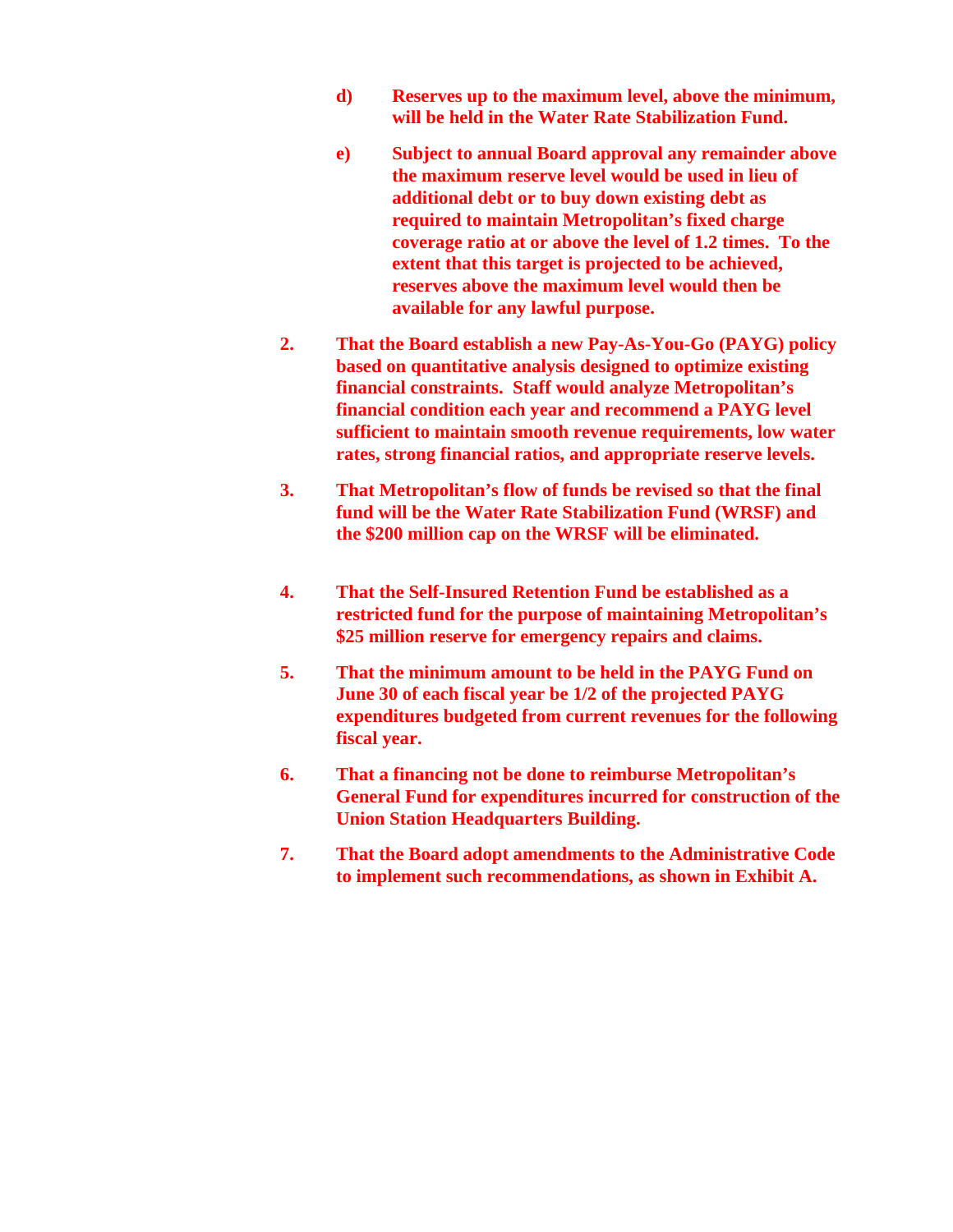9-3 Authorize execution of an agreement with Reiter Lowry Consultants for consulting services; and appropriate funds to pay expenses of \$2,074,843 for services associated with administration of the Water Standby Charge Program for three years from July 1999 through June 2002. (B&F)

## **Recommendation:**

## **It is recommended that the Board of Directors:**

- **1. Authorize the General Manager to execute an agreement with Reiter Lowry Consultants, in form approved by the General Counsel, to provide services associated with administration of Metropolitan's Water Standby Charge Program for three years from July 1, 1999 through June 30, 2002; and**
- **2. Appropriate \$2,074,843 from the Operations and Maintenance Fund to pay for the costs of the consulting services.**
- 9-4 Appropriate \$2,920,000 and delegate authority to procure equipment for the replacement of filter valves and operators at the Robert A. Skinner Filtration Plant. (Exec.)

## **Recommendation:**

**To replace the filter valves and operators at the Robert A. Skinner Filtration Plant (Skinner plant) it is recommended that the Board:**

- **1. Appropriate \$2,920,000 in budgeted funds to finance all associated costs;**
- **2. Authorize the General Manager to have all work performed;**
- **3. Delegate to the General Manager the authority to award a procurement contract for equipment, not to exceed \$1,760,000; and**
- **4. Determine that the replacement project qualifies for a Class 1 Categorical exemption under the California Environmental Quality Act.**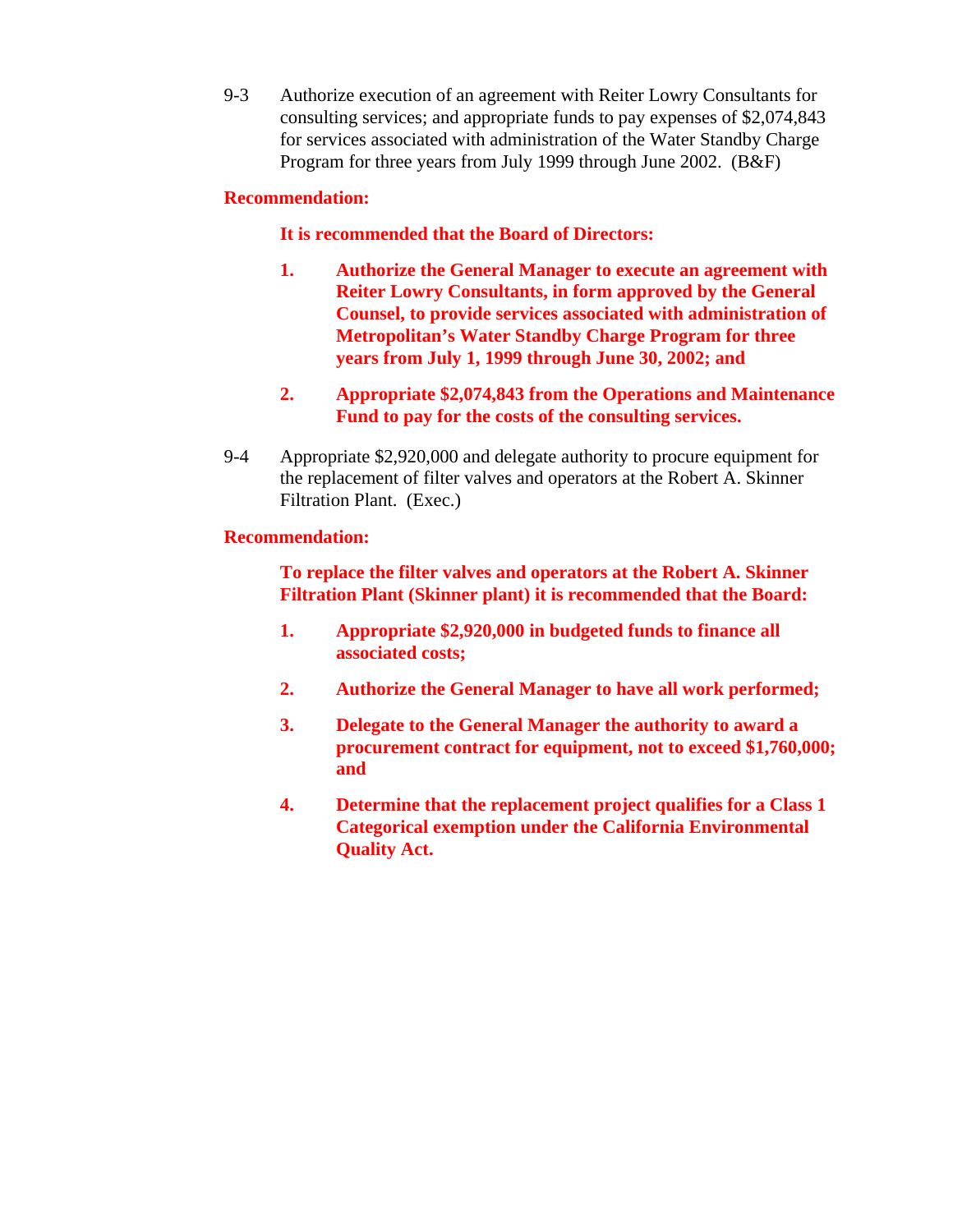9-5 Authorize \$5,000,000 to finance all costs associated with the procurement and installation of replacement equipment for the computer-based control system; and award a \$1,410,000 contract amendment to Systems Integrated. (E&O)

## **Recommendation:**

**To finance all costs for procuring and installing replacement equipment for the computer-based control system, it is recommended that your Board:**

- **1. Approve increasing Appropriation No. 15140 by \$5,000,000, to a total of \$30,000,000; and**
- **2. Authorize the General Manager to exercise an extra work order to Contract No. 1396A with Systems Integrated for an additional \$1,410,000.**
- 9-7 Report on negotiations for and status of permits necessary for construction of Metropolitan's Inland Feeder Project; and authority to amend contract for legal services with Joseph Vanderhorst to assist with negotiations.  $(L&C)$ **[Conference with Legal Counsel--Anticipated Litigation, Significant Exposure (one potential case); to be heard in closed session pursuant to Gov. Code § 54956.9(b)]**
- 9-8 Request for authority for final settlement offer in eminent domain action entitled The Metropolitan Water District of Southern California v. Ronald E. Fosdick, et al., Riverside County Superior Court Case No. 291256.  $(L&C)$ **[Conference with Legal Counsel--Existing Litigation (one case pending); to be heard in closed session pursuant to Gov. Code § 54956.9(a)]**
- 9-9 Report on claims of the Joint Venture of Atkinson-Washington-Zachry arising out of the construction of Metropolitan's Eastside Reservoir West Dam, Saddle Dam and Forebay; and amendment to contract for legal and consulting services to finance costs of special counsel, audit and claims analysis. (L&C) **[Conference with Legal Counsel--Significant Exposure to Litigation (one potential case); to be heard in closed session pursuant to Gov. Code § 54956.9(b)]**
- 9-10 Report on status of negotiations with San Manual Band of Mission Indians and report on status of litigation in Metropolitan Water District of Southern California v. San Bernardino Valley Water Conservation District, Santa Barbara County Superior Court Case No. 227537; authority to enter into a contract for legal services with McCormick, Kidman & Behrens for the Inland Feeder Project. (L&C) **[Conference with Legal Counsel--Significant Exposure to Litigation and Existing Litigation(one case pending and two potential cases); to be heard in closed session pursuant to Gov. Code §§ 54956.9(a) and (b)]**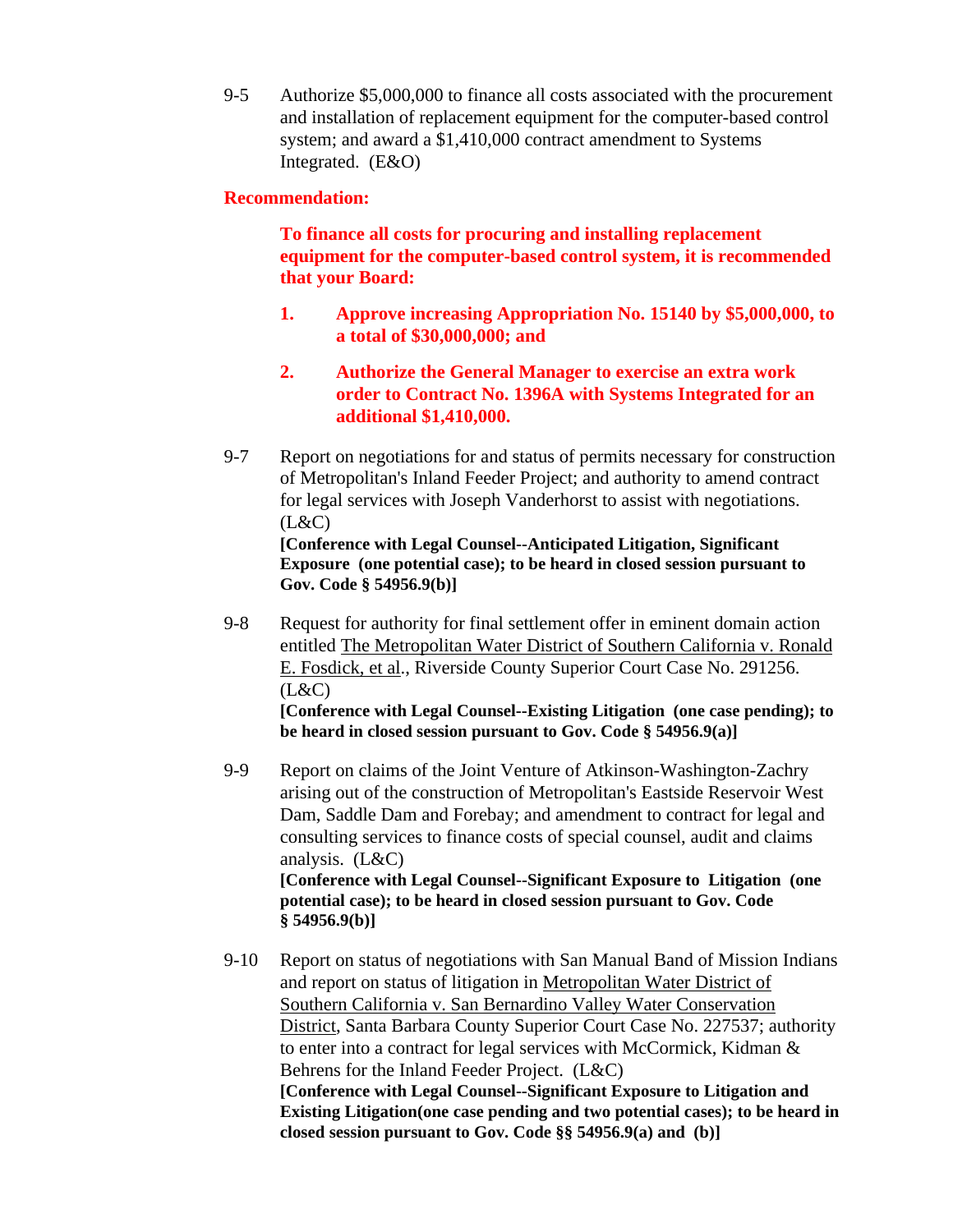9-11 Senate Bill 314 (Kelley): Amendment to the MWD Act re agricultural water use. (C&L) **[To be mailed separately]**

#### **10. BOARD INFORMATION ITEMS**

- 10-1 Report on the operating data for the month of January.
- 10-2 Activity report of the Legal Department for the month of February.
- 10-3 Activity report of the Audit Department for the month of February.
- 10-4 Executive Financial Summary for the month of January. (B&F)
- 10-5 Metropolitan's Single Audit Reports for the fiscal year ended June 30, 1998. (B&F, Audit)
- 10-6 Management's response to Single Audit Reports prepared by KPMG Peat Marwick, LLP. (B&F, Audit)
- 10-7 Status report on Phase One of the Information Systems Strategic Plan covering the period from July 1, 1998 through December 31, 1998. (E&O)
- 10-8 Status report for the Eastside Reservoir Project for the month ending January 1999. (E&O, B&F) **[Conference with Legal Counsel--Significant Exposure to Litigation (two matters); to be heard in closed session pursuant to Gov. Code § 54956.9(b)]**
- 10-9 Status report for the Inland Feeder Program for the month ending January 1999. (E&O, B&F) **[Conference with Legal Counsel--Significant Exposure to Litigation (two matters); to be heard in closed session pursuant to Gov. Code § 54956.9(b)]**
- 10-10 Report on the Salinity Summit. (WP&R)
- 10-11 Semiannual status report on Metropolitan's Local Resources Program. (WP&R)
- 10-12 Status report relating to KPMG's management letter for the year ended June 30, 1998. (Exec., Audit)
- 10-13 Semiannual report on Equal Employment Opportunity. (Exec.)
- 10-14 IID/SDCWA joint petition for approval of IID/SDCWA water transfer. (Exec., L&C)

## **11. REPORTS OF SPECIAL COMMITTEES**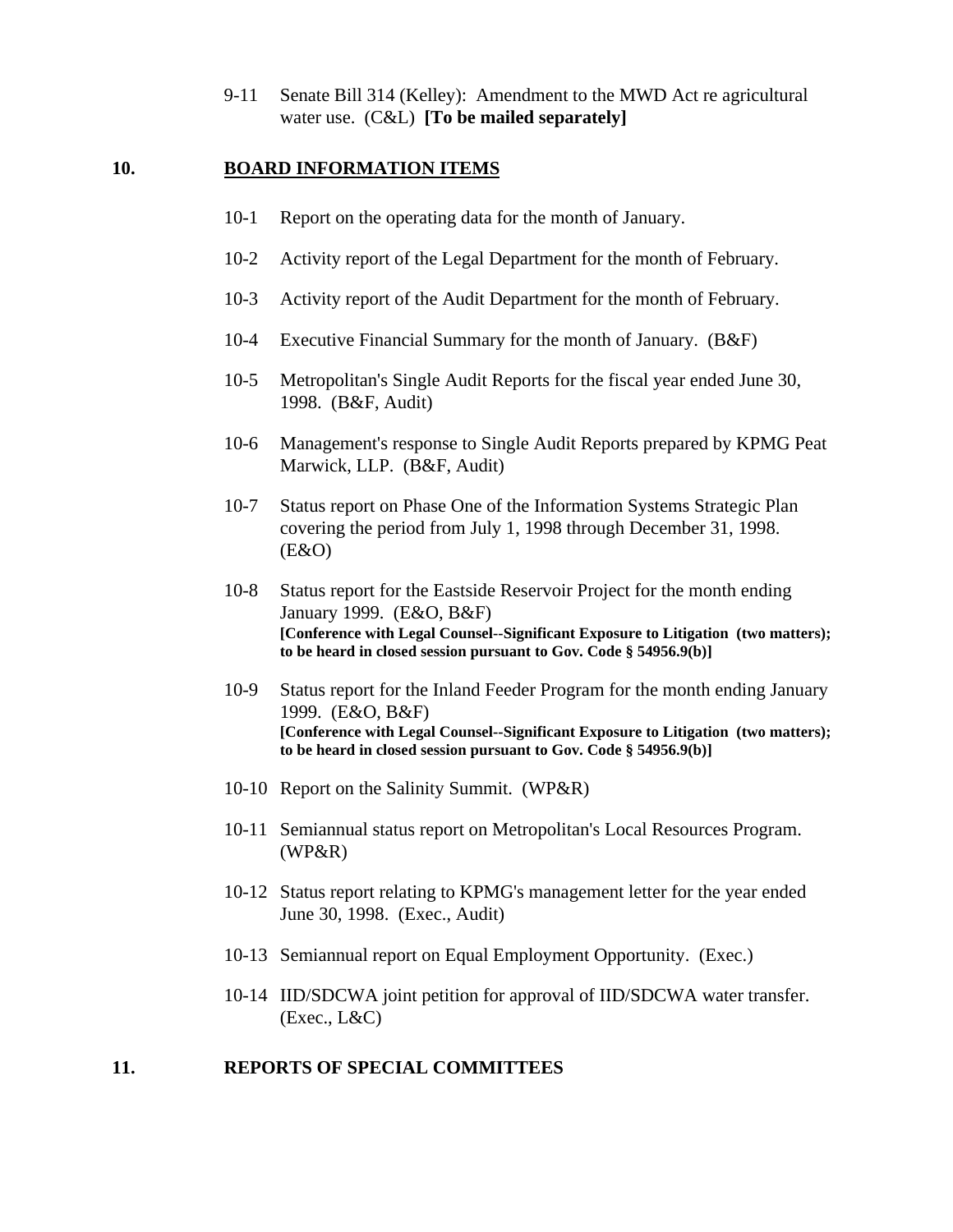**12. COMMITTEE ITEMS--(**For purposes of acting on Committee recommendations, if any, to the Board)

Legal and Claims

- a) Oral Report on Inland Feeder Property Acquisition and Condemnation Matters, Identified by Owners' Names on **Attachment A [Conference with Legal Counsel--Existing Litigation; to be heard in closed session pursuant to Gov. Code § 54956.9(a)]**
- b. Oral Report on Issues Related to Wheeling Litigation Including Discussion of Various Potential Methodologies for Recovery of Costs of Facilities Used in Wheeling Transactions
- c. Oral Report on Development of Metropolitan Demand Projections
- d. Oral Report on Forecasted State Water Project Demand Schedules
- e. Oral Report Regarding Scope of State Water Contract Provisions Providing for Metropolitan Consent on Usage of State Project Facilities for Delivery into its Service Area (L&C; WP&R)

#### **13. ADJOURNMENT**

NOTE: At the discretion of the Board, all items appearing on this agenda and all committee agendas, whether or not expressly listed for action, may be deliberated and may be subject to action by the Board.

> Each agenda item with a committee designation will be considered and a recommendation may be made by one or more committees prior to consideration and final action by the full Board of Directors. The committee designation appears in parenthesis at the end of the description of the agenda item e.g. (E&O, B&F). Committee agendas may be obtained from the Executive Secretary.